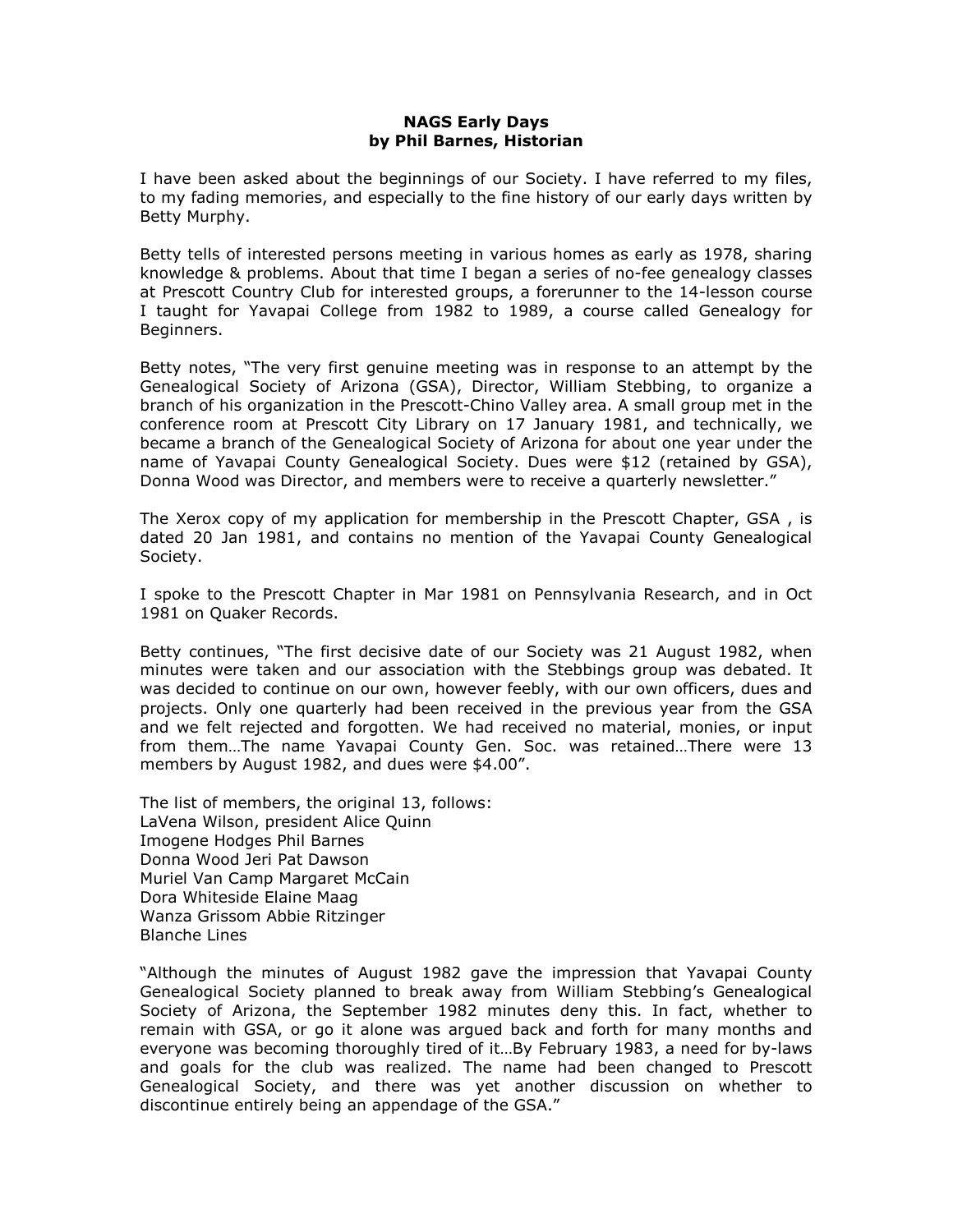It is appropriate to say more about the GSA here. The concept of its founder and director, Bill Stebbing, was that GSA was to be a statewide umbrella organization with chapters at localities throughout the state, and that individual members of each chapter would pay dues to GSA.

I first met Bill Stebbing at his 1981 GSA seminar which featured Alex Haley of "Roots" fame as a speaker. Bill and I became friends and eventually I served as a speaker at several of his GSA seminars, including a memorable 3-day affair staged aboard the Queen Mary in 1985. My article "A Quaker Lineage Trail" was published in the Journal of the Genealogical Society of Arizona, Vol 2 No 1 (Jan-Feb 1982).

In Mar 1982, the Tucson genealogical group, calling itself the Arizona State Genealogical Society, issued a call for a meeting prior to the opening of its scheduled seminar in Tucson on 19 Mar 1982, to discuss the possibility of establishing a real statewide organization. Tucson offered to give up its society's name to a newly established state organization. Individuals from several locations attended. I remember Bill Stebbing and I attended, and Sun City, Payson, Sierra Vista, perhaps others, were represented. The meeting was cordial, and led to another meeting on 28 Apr 1982 in Casa Grande. My memory says that it became apparent at Casa Grande that Bill Stebbing insisted that he already had a statewide organization, and all that was necessary was for all local societies to become chapters. Since GSA was obviously a proprietary setup, existing groups were unwilling to subordinate their societies to Bill Stebbing and his strong Mormon influence.

The attempt to establish a state society finally led to the 1988 creation of the Arizona Genealogical Advisory Board (AzGAB), which was conceived as a statewide coordinating body. It still exists in that form today.

Several more months were required before the separation of the Prescott Genealogical Society from the GSA was recognized as an established fact, although no formal action by either party affirmed this status.

From our beginning we experienced a steady growth of membership. From the initial 13 noted in 1982, Betty's account noted 34 members in Sep 1984, 71 members in May 1987, & 125 members in Sep 1990. Memberships continued to fluctuate up & down, in part due to the continued refusal by the board to mail dues renewal notices to members.

We have enjoyed the leadership of a number of our members as President of our society. These are listed below:

1981 Donna Wood 1991 William Cheek 1982 LaVena Wilson 1992 William Cheek 1983 Imogene Hodges 1993 Robert Wixon 1984 Muriel Van Camp 1994 Carla Dixon-Wolcoff 1985 Muriel Van Camp 1995 Carla Dixon-Wolcoff 1986 Nancy Smith 1996 John Hanny (resigned Sep 1) 1997 John Hanny 1986 Sep, Peggy Magee, 1998 Barbara Googe to early 1987 1999 Barbara Googe 1987 Betty Murphy to June 2000 Barbara Googe 1987 Gerald Kimmet 2001 Robert Houser